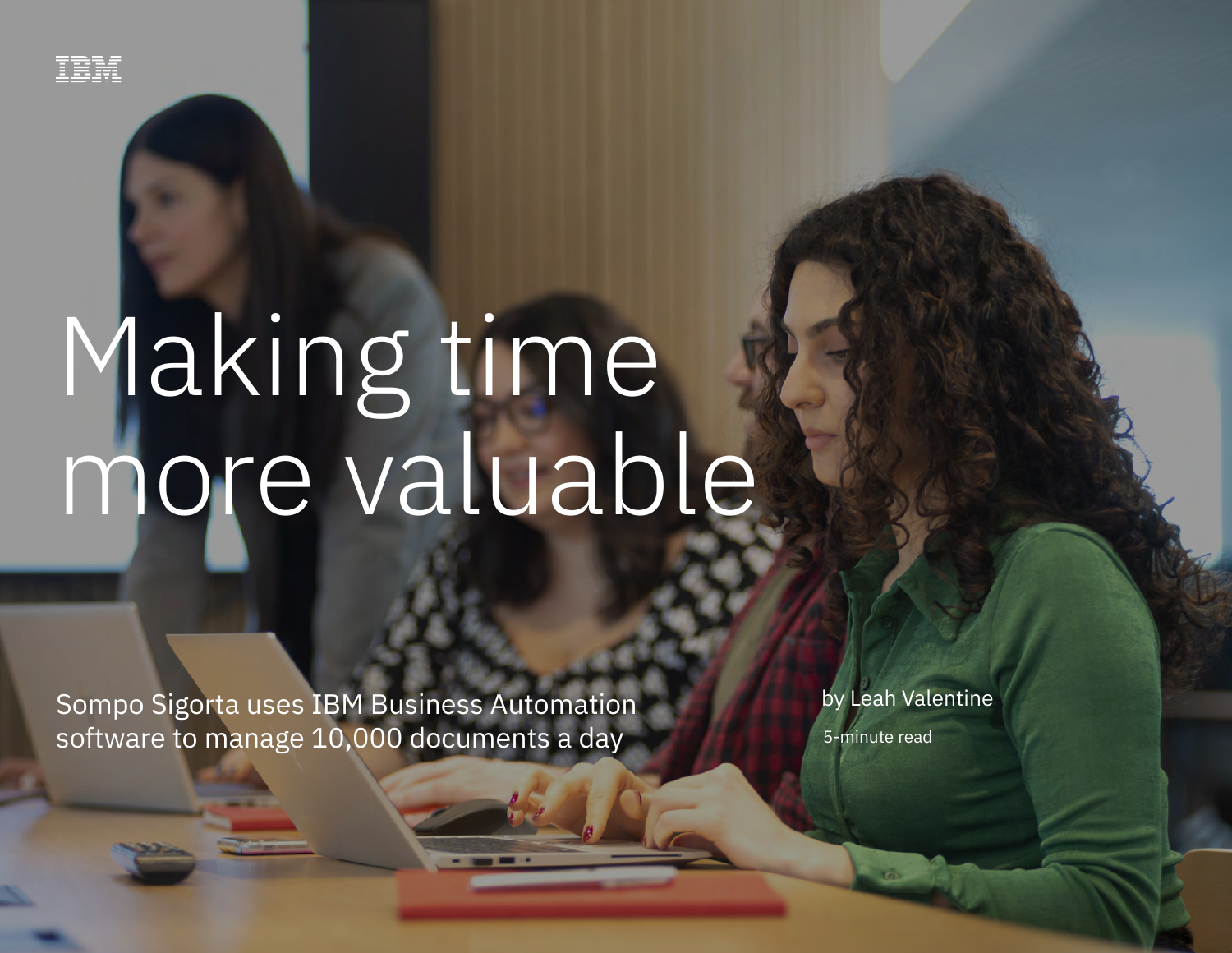very working day, Turkish insurance company Sompo Sigorta receives a staggering 10,000 pages of correspondence. This includes claim forms, legal documents, hospital reports, estimates from repair companies and more. E

Until recently, employees had to review and categorize all the documents by hand, then bring them to the appropriate departments for processing. It was a time-consuming, repetitive task that could result in document misplacement or other errors.



"There was a lot being done manually," explains Zümra Yücesoy, Lead Process and Project Manager at Sompo Sigorta. "And we weren't able to track how long it took to process the documents. We wanted to offer service level agreements to our partners and customers, but we would need a digital approach to be able to do that."

After carefully evaluating products from several different vendors, Sompo Sigorta selected the [IBM® Datacap](https://www.ibm.com/products/data-capture-and-imaging), [IBM](https://www.ibm.com/cloud/workflow)  [Business Automation Workflow](https://www.ibm.com/cloud/workflow) and [IBM](https://www.ibm.com/products/filenet-content-manager)  [FileNet® Content Manager](https://www.ibm.com/products/filenet-content-manager) capabilities within the IBM Business Automation portfolio. Today, these products are also available as containerized software within the [IBM Cloud Pak for Business](https://www.ibm.com/cloud/cloud-pak-for-business-automation)  [Automation](https://www.ibm.com/cloud/cloud-pak-for-business-automation) platform.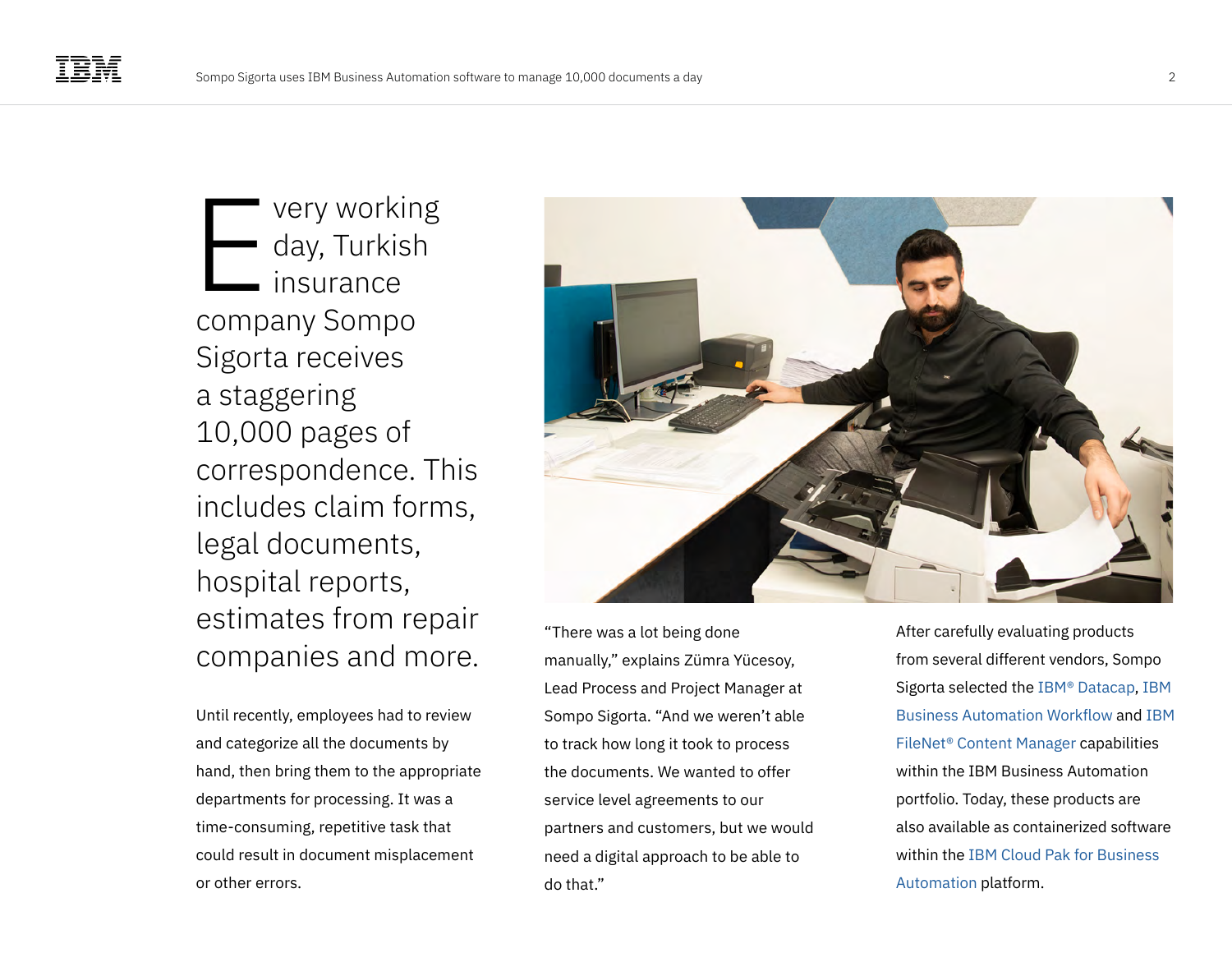There was a " lot being done manually, and we weren't able track how long it took to process the documents. We wanted to offer service level agreements to our partners and customers, but we would need a digital approach to be able to do that."

**Zümra Yücesoy**, Lead Process and Project Manager, Sompo Sigorta

Reduced the amount of time

it takes to file a claim by  $\begin{array}{c} \bigcup\limits_{i\in I}\bigcup\limits_{i\in I} \bigcup\limits_{i\in I} \bigcup\limits_{i\in I} \bigcup\limits_{i\in I} \bigcup\limits_{i\in I} \bigcup\limits_{i\in I} \bigcup\limits_{i\in I} \bigcup\limits_{i\in I} \bigcup\limits_{i\in I} \bigcup\limits_{i\in I} \bigcup\limits_{i\in I} \bigcup\limits_{i\in I} \bigcup\limits_{i\in I} \bigcup\limits_{i\in I} \bigcup\limits_{i\in I} \bigcup\limits_{i\in I$ 

in the first 6 months

Newly established SLA guarantees response to legal documents in



business day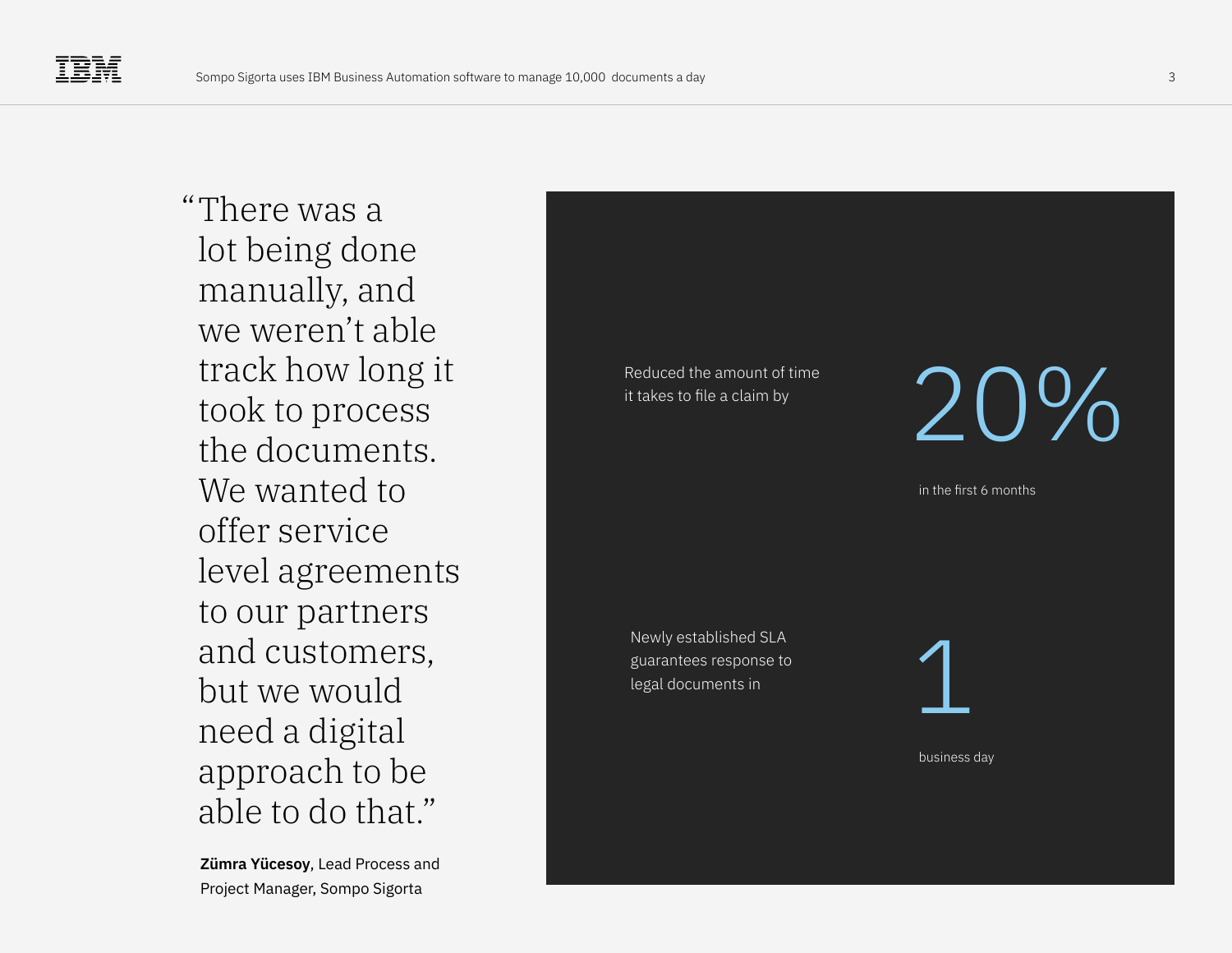## A straightforward digital solution

Each IBM capability plays a distinct role in Sompo Sigorta's new solution. First, when new documents arrive, the company uses IBM Datacap technology to capture the pertinent information and classify the documents. "In the past, we had to manually dispatch batches of documents to different departments three or four times a day," explains Yücesoy. "Now, IBM Datacap classifies the documents as 'a legal document' or 'a bodily injury document' and we can immediately initiate the process without wasting time."

Once the documents are delivered to the related departments, the



business process management (BPM) capabilities of the IBM Business Automation Workflow technology come into play. Claims processing specialists use the IBM software to assess the

information on the claim file and make necessary changes. "If they need to enter extra meta data, they just click on the item which is listed on BPM and enter the required data in the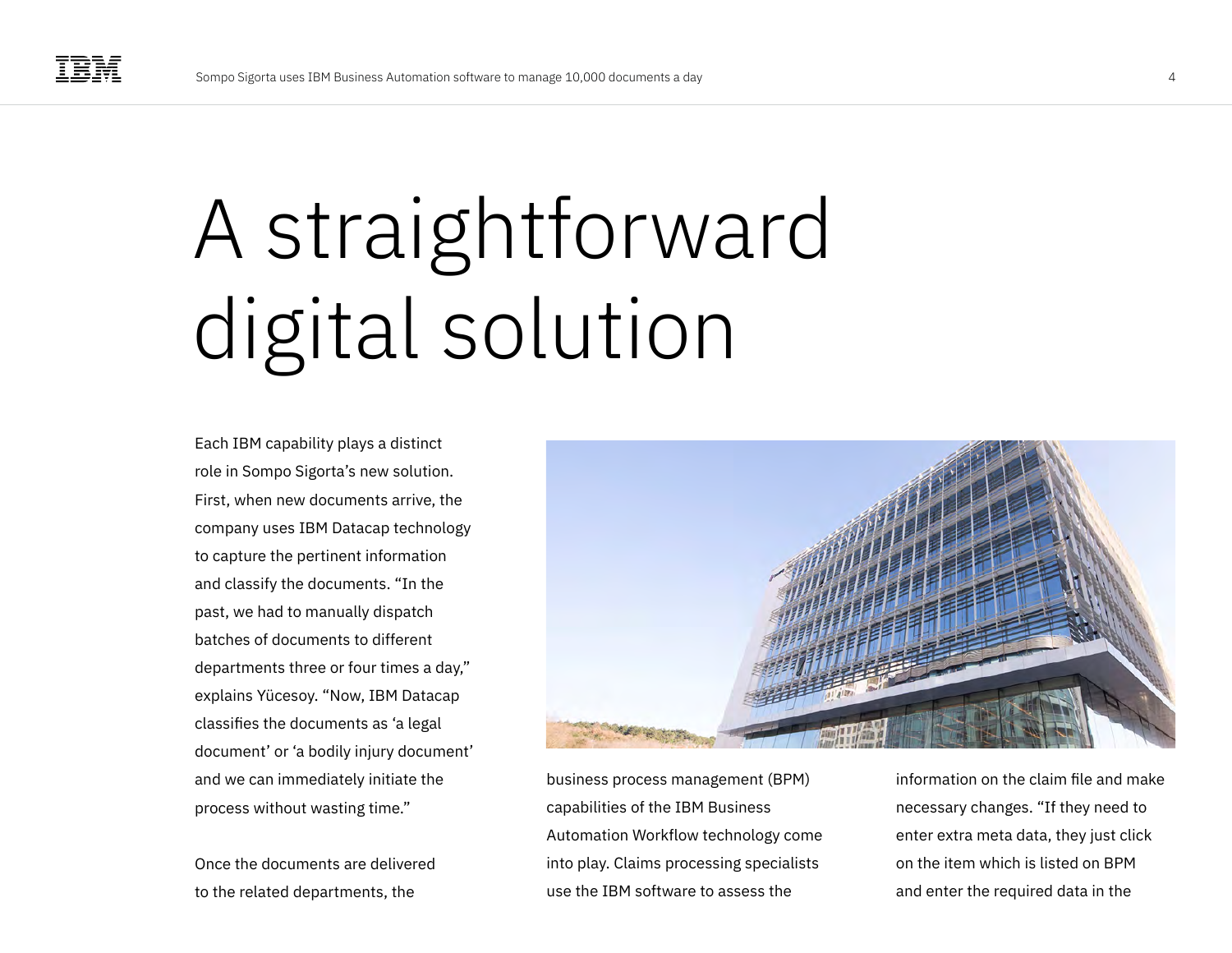corresponding Datacap user interface. After that, all data is transferred to FileNet," Yücesoy explains.

Finally, the IBM FileNet Content Manager capability automatically sends the documents to the accountable in-house application for processing. Since this information is shared among the systems, Sompo Sigorta can eliminate rework and ensure consistency across the enterprise.

The Sompo Sigorta project team has decided to implement this project one department at a time. The COVID-19 pandemic began just after the project's first phase—implementing the software for the legal department—was completed. Fortunately, the team was able to complete the second phase implementing the software for the claims department—remotely. The claims and legal departments worked from home during the pandemic period thanks to this project.

"In the past, we had to manually dispatch batches of documents to different departments three or four times a day. Now, IBM Datacap classifies the documents as 'a legal document' or 'a bodily injury document' and we can immediately initiate the process without wasting time."

**Project Team**, Sompo Sigorta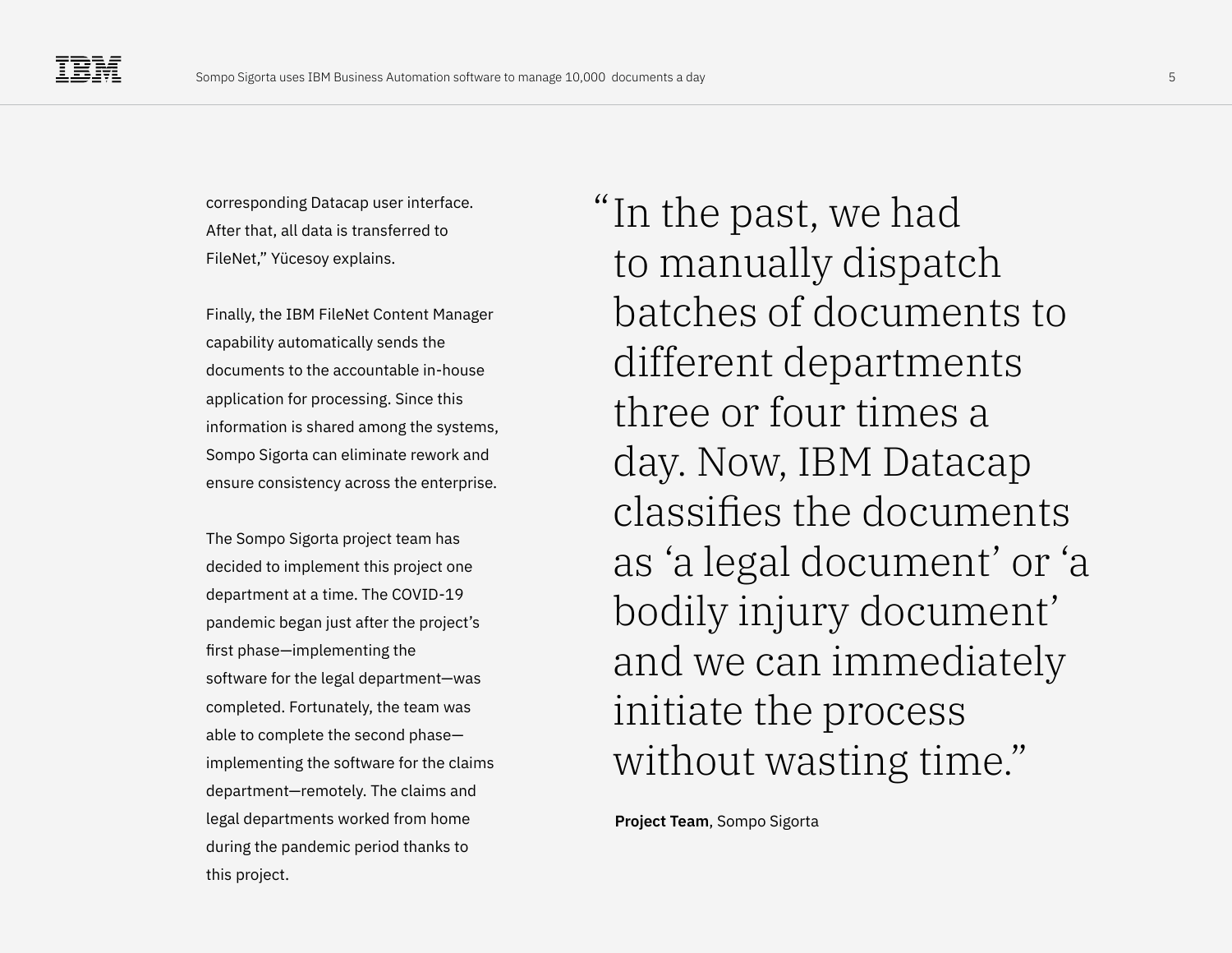### Measurable improvements

Six months after completing the implementation, Sompo Sigorta took stock of the solution's impact. What it found was impressive. In the past, the organization struggled to measure how much time it took to process incoming documents. With the IBM solution, Sompo Sigorta can track each document as it moves through the organization. In fact, the solution helped reduce the amount of time the Sompo Sigorta operations department requires to file a claim by a full 20%.

The previous lack of insight into its document management process also meant Sompo Sigorta was unable to develop or adhere to service level agreements (SLAs). Today, that has changed significantly. "Now we have SLAs for different departments and



different types of products," says Yücesoy. "We set the ideal processing time for all legal and claims related document types, and it became an effective KPI to be able to measure the overall improvement in customer service."

Although Turkey has not yet embraced cloud technology, the IBM solution ensures that Sompa Sigorta will be ready

when that day comes. Yücesoy also foresees a day when the company uses AI to help streamline document processing even further. "We'd love to use IBM Watson to recognize things in images. For example, using photos to determine what part of a car was damaged in an accident. AI has lots of potential uses in the insurance industry," she concludes.